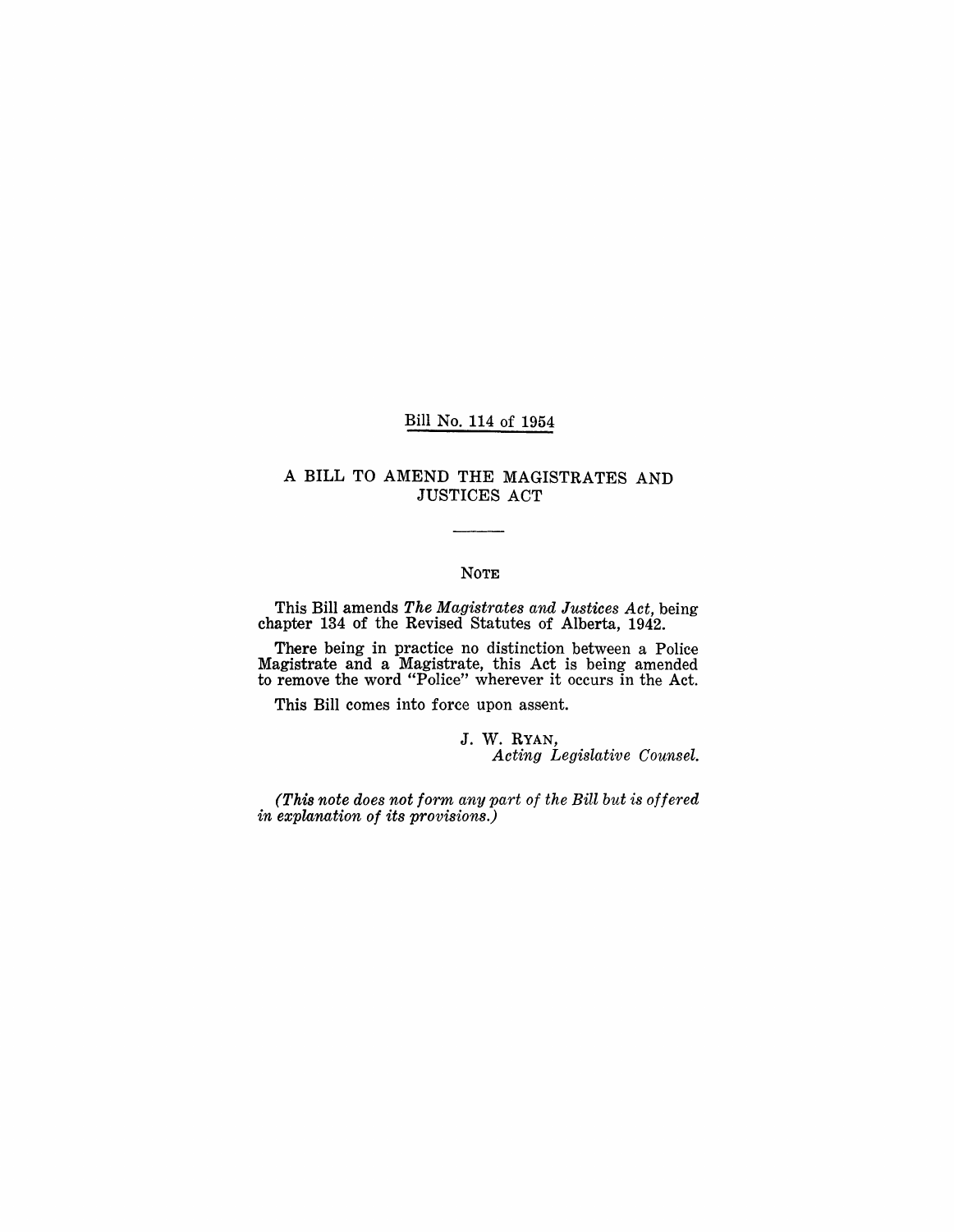# **BILL**

#### No. 114 of 1954

An Act to amend The Magistrates and Justices Act

#### *(Assented to* , 1954)

HER MAJESTY, by and with the advice and consent of the Legislative Assembly of the Province of Alberta, enacts as follows:

*1. The Magistrates and Justices Act,* being chapter 134 of the Revised Statutes of Alberta, 1942, is hereby amended.

2. The Long Title is amended by striking out the word Long title "Police".

3. The heading immediately preceding section 2 amended by striking out the word "Police". is Heading amended

4. The Act is further amended by striking out the words  $Act$  amended "police magistrate" wherever they occur throughout the  $a_{\text{model}}$ Act and by substituting the word "magistrate".

5. The Schedule is amended

amended

- (a) as to Form A by striking out the letters "P.M." and by substituting the letter "M.".
- (b) as to Form B
	- (i) by striking out the word "Police" where it occurs in the heading,
	- (ii) by striking out the word "Police" where it occurs in paragraph 1,
	- (iii) by striking out the letters "P.M." and by substituting the letter "M.".
- (c) as to Form C by strikjng out the letters "P.M." and by substituting the letter "M.".

6. This Act comes into force on the day upon which it  $_{\text{into force}}^{ \text{coming}}$ is assented to.